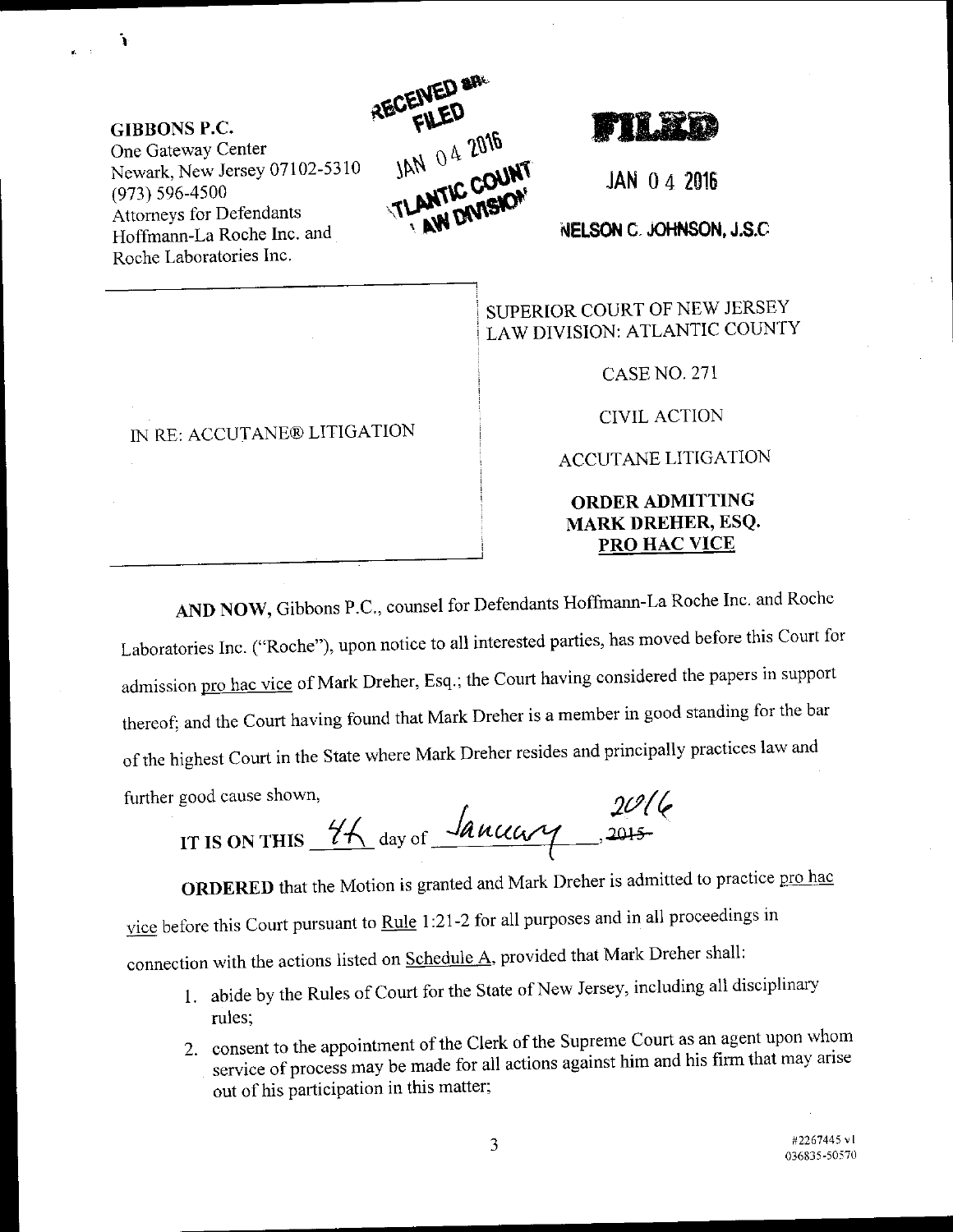- 3. notify the Court immediately of any matter affecting his standing before this Court; and
- 4. have all pleadings and other papers filed in the Court signed by an attorney-at-law of this court employed by the firm of Gibbons P.C., who shall be responsible for the conduct of Mark Dreher; and it is further

oRDERED that Mark Dreher shall make payment of fees as provided in the Neu'Jersey

Rules of Court,  $R_1$  1:28-1(b), 1:28-2, and 1:28B-1(e), within thirty (30) days of the date of this

Order; and it is further

ORDERED that the clerk of this court shall forward a copy of this order to the

Treasurer of the New Jersey Fund for Client Protection; and it is further

oRDERED that copies of this order shall be served by attorneys for Roche upon all counsel of record within seven (7) days of the receipt thereof.

Mr C Soh

Honorable Nelson C. Johnson, J.S.C.

 $\mathfrak{g}$ ] Opposed  $f_{\rm rot}$ I V] Unopposed